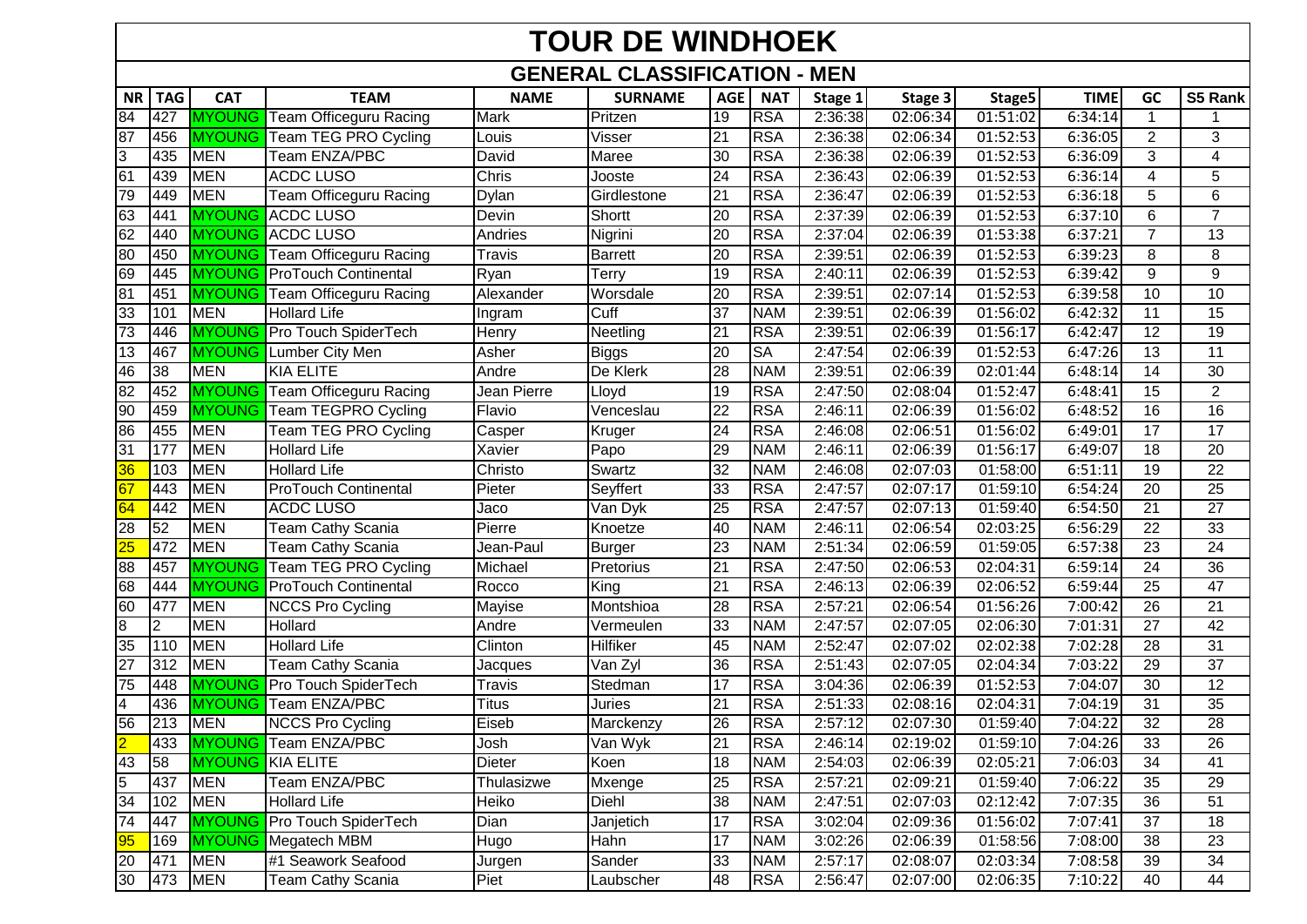| 48              | 15              | <b>MEN</b> | <b>KIA ELITE</b>                     | Fanie          | Steenkamp        | 45              | <b>NAM</b> | 2:57:10    | 02:14:12   | 02:03:25   | 7:14:47    | 41              | 32              |
|-----------------|-----------------|------------|--------------------------------------|----------------|------------------|-----------------|------------|------------|------------|------------|------------|-----------------|-----------------|
| $\overline{22}$ | 167             | <b>MEN</b> | #1 Seawork Seafood                   | Christiaan     | Bean             | 33              | <b>NAM</b> | 2:54:18    | 02:14:13   | 02:06:35   | 7:15:05    | 42              | 43              |
| 38              | 22              | <b>MEN</b> | <b>FLM Men</b>                       | Des            | Doman            | 35              | <b>RSA</b> | 3:04:27    | 02:07:03   | 02:04:43   | 7:16:13    | 43              | 38              |
| 55              | 475             |            | <b>MYOUNG NCCS Pro Cycling</b>       | Abeng          | Malete           | 23              | <b>RSA</b> | 3:17:57    | 02:06:39   | 01:53:38   | 7:18:14    | 44              | 14              |
| 21              | 180             | <b>MEN</b> | #1 Seawork Seafood                   | <b>Braam</b>   | Vermeulen        | 33              | <b>NAM</b> | 3:05:25    | 02:07:27   | 02:06:45   | 7:19:37    | 45              | 45              |
| 23              | 142             | <b>MEN</b> | #1 Seawork Seafood                   | Tyrone         | Kotze            | 35              | <b>NAM</b> | 3:07:57    | 02:07:04   | 02:06:47   | 7:21:48    | 46              | 46              |
| 93              | 191             |            | <b>MYOUNG</b> Megatech MBM           | Melki          | Hamukoto         | $\overline{22}$ | <b>NAM</b> | 3:05:17    | 02:13:11   | 02:07:30   | 7:25:58    | 47              | 48              |
| 59              | 208             | <b>MEN</b> | <b>NCCS Pro Cycling</b>              | Jafet          | Amukushu         | 28              | <b>NAM</b> | 3:02:25    | 02:19:05   | 02:04:45   | 7:26:15    | 48              | 39              |
| 42              | 432             | <b>MEN</b> | <b>FLM Men</b>                       | Sarel          | <b>Boshoff</b>   | 51              | <b>NAM</b> | 3:04:27    | 02:09:26   | 02:13:19   | 7:27:12    | 49              | 52              |
| 16              | 325             | <b>MEN</b> | Lumber City Men                      | Willie         | Junius           | 38              | <b>NAM</b> | 3:05:08    | 02:09:28   | 02:13:22   | 7:27:58    | 50              | 53              |
| 92              | $\overline{94}$ | <b>MEN</b> | Megatech MBM                         | Hardus         | Nel              | 25              | <b>NAM</b> | 3:04:28    | 02:18:59   | 02:09:21   | 7:32:48    | 51              | 49              |
| 18              | 71              | <b>MEN</b> | Lumber City Men                      | Marcel         | Suren            | 43              | <b>NAM</b> | 3:05:16    | 02:18:43   | 02:09:24   | 7:33:23    | 52              | 50              |
| 47              | $\overline{26}$ | <b>MEN</b> | <b>KIA ELITE</b>                     | Cobus          | Smit             | 40              | <b>NAM</b> | 3:02:27    | 02:26:49   | 02:04:53   | 7:34:09    | 53              | 40              |
| 94              | 313             | <b>MEN</b> | Megatech MBM                         | Vianney        | Links            | 23              | <b>NAM</b> | 3:02:26    | 02:09:35   | 02:22:16   | 7:34:16    | 54              | $\overline{57}$ |
| 40              | 277             | <b>MEN</b> | <b>FLM Men</b>                       | Allan          | Vivier           | 46              | <b>RSA</b> | 3:04:34    | 02:18:58   | 02:13:32   | 7:37:05    | 55              | 54              |
| $\overline{7}$  | 199             | <b>MEN</b> | Hollard                              | Eneill         | <b>Buitendag</b> | 30              | <b>NAM</b> | 3:02:25    | 02:28:06   | 02:13:41   | 7:44:13    | $\overline{56}$ | $\overline{55}$ |
| 11              | 1.              | <b>MEN</b> | <b>Hollard</b>                       | Jaco           | Lamprecht        | 44              | <b>NAM</b> | 3:11:47    | 02:17:36   | 02:17:03   | 7:46:26    | 57              | 56              |
| 17              | 195             | <b>MEN</b> | Lumber City Men                      | Fana           | Lambert          | 44              | <b>NAM</b> | 3:07:57    | 02:19:24   | 02:22:52   | 7:50:13    | 58              | $\overline{58}$ |
| 41              | 34              | <b>MEN</b> | <b>FLM Men</b>                       | George         | Thiele           | 48              | <b>RSA</b> | 3:17:49    | 02:19:05   | 02:25:21   | 8:02:15    | 59              | 60              |
| 52              | 357             | <b>MEN</b> | Lumber City Men Red                  | Rheeder        | Van Wyk          | 39              | <b>NAM</b> | 3:05:06    | 02:29:50   | 02:38:22   | 8:13:18    | 60              | 62              |
| 54              | 49              | <b>MEN</b> | Lumber City Men Red                  | Pieter         | Liebenberg       | 42              | <b>NAM</b> | 3:04:39    | 02:30:34   | 02:39:56   | 8:15:08    | 61              | 65              |
| 51              | 147             | <b>MEN</b> | Lumber City Men Red                  | Peter          | Le Riche         | 38              | <b>NAM</b> | 3:36:30    | 02:29:17   | 02:25:21   | 8:31:08    | 62              | 59              |
| 49              | 361             | <b>MEN</b> | Lumber City Men Red                  | Adriaan        | Cloete           | 37              | <b>NAM</b> | 3:24:41    | 02:29:20   | 02:39:55   | 8:33:56    | 63              | 64              |
| 96              | 90              | <b>MEN</b> | Megatech MBM                         | Tiaan          | <b>Nel</b>       | 49              | <b>NAM</b> | 3:27:02    | 02:33:59   | 02:35:14   | 8:36:14    | 64              | 61              |
| 53              | 269             | <b>MEN</b> | Lumber City Men Red                  | Corne          | <b>Brand</b>     | 39              | <b>NAM</b> | 3:36:28    | 02:30:02   | 02:38:22   | 8:44:53    | 65              | 63              |
| $\overline{1}$  | 434             | <b>MEN</b> | <b>Team ENZA/PBC</b>                 | Nolan          | Hoffman          | 34              | <b>RSA</b> | 2:46:13    | 02:06:55   | <b>DNF</b> | 4:53:07    | <b>DNF</b>      | <b>DNF</b>      |
| 14              | 468             | <b>MEN</b> | Lumber City Men                      | Pietie         | Oosthuizen       | 24              | <b>RSA</b> | 3:04:27    | 02:19:06   | <b>DNF</b> | 5:23:33    | <b>DNF</b>      | <b>DNF</b>      |
| 50              | 316             | <b>MEN</b> | Lumber City Men Red                  | Johan          | De Beer          | 37              | <b>NAM</b> | 3:31:03    | 02:48:33   | <b>DNF</b> | 6:19:37    | <b>DNF</b>      | <b>DNF</b>      |
| 57              | 370             | <b>MEN</b> | <b>NCCS Pro Cycling</b>              | Johannes       | Hamunyela        | 26              | <b>NAM</b> | 2:47:50    | 02:09:23   | <b>DNF</b> | 4:57:14    | <b>DNF</b>      | <b>DNF</b>      |
| 39              | 216             | <b>MEN</b> | <b>FLM Men</b>                       | Stefanus       | Feris            | 39              | Nam        | 3:31:03    | <b>DNF</b> | <b>DNF</b> | <b>DNF</b> | <b>DNF</b>      |                 |
| 15              | 146             | <b>MEN</b> | Lumber City Men                      | Pierrre        | Lambert          | 34              | <b>NAM</b> | 3:36:28    | <b>DNF</b> | <b>DNF</b> | <b>DNF</b> | <b>DNF</b>      |                 |
| 37              | 343             | <b>MEN</b> | <b>FLM Men</b>                       | John           | Valentin         | 34              | <b>SA</b>  | 3:04:34    | 02:09:23   | <b>DNF</b> | <b>DNF</b> | <b>DNF</b>      |                 |
| 45              | 345             | <b>MEN</b> | <b>KIA ELITE</b>                     | Kai            | Pritzen          | 28              | <b>NAM</b> | <b>DNF</b> | <b>DNF</b> | <b>DNF</b> | <b>DNF</b> | <b>DNF</b>      |                 |
| 19              | 470             | <b>MEN</b> | #1 Seawork Seafood                   | Sebastian      | Pahl             | 26              | <b>NAM</b> | <b>DNF</b> | <b>DNF</b> | <b>DNF</b> | <b>DNF</b> | <b>DNF</b>      |                 |
| 44              | 233             | <b>MEN</b> | <b>KIA ELITE</b>                     | Danzel         | De Koe           | 24              | <b>NAM</b> | <b>DNF</b> | <b>DNF</b> | <b>DNF</b> | <b>DNF</b> | <b>DNF</b>      |                 |
| l 9             | 74              | <b>MEN</b> | Hollard                              | Horst          | Neumann          | 38              | <b>NAM</b> | <b>DNF</b> | <b>DNF</b> | <b>DNF</b> | DNF        | <b>DNF</b>      |                 |
| 58              | 210             | <b>MEN</b> | <b>NCCS Pro Cycling</b>              | Chiponeni      | Kashululu        | 28              | <b>NAM</b> | <b>DNF</b> | <b>DNF</b> | <b>DNF</b> | <b>DNF</b> | <b>DNF</b>      |                 |
| 83              | 453             |            | <b>MYOUNG</b> Team Officeguru Racing | Andrew         | Edwards          | 21              | <b>RSA</b> | <b>DNF</b> | <b>DNF</b> | <b>DNF</b> | <b>DNF</b> | <b>DNF</b>      |                 |
| 85              | 454             | <b>MEN</b> | <b>Team TEG PRO Cycling</b>          | <b>Brandon</b> | Downes           | 28              | <b>RSA</b> | 2:47:17    | <b>DNS</b> | <b>DNF</b> | <b>DNF</b> | <b>DNF</b>      |                 |
| 26              | 431             | <b>MEN</b> | <b>Team Cathy Scania</b>             | Willie Mac     | Van Zyl          | 33              | <b>RSA</b> | 3:04:39    | <b>DNS</b> | <b>DNF</b> | <b>DNF</b> | <b>DNF</b>      |                 |
| 10              | 100             | <b>MEN</b> | Hollard                              | Adriaan        | Maartens         | 42              | <b>RSA</b> | 3:11:47    | <b>DNS</b> | <b>DNF</b> | <b>DNF</b> | <b>DNF</b>      |                 |
| 29              | 60              | <b>MEN</b> | <b>Team Cathy Scania</b>             | Jacques        | Celliers         | 41              | <b>NAM</b> | 3:18:07    | <b>DNS</b> | <b>DNF</b> | <b>DNF</b> | <b>DNF</b>      |                 |
| 24              | 141             | <b>MEN</b> | #1 Seawork Seafood                   | Morné          | Honiball         | 36              | <b>NAM</b> | 3:30:12    | <b>DNS</b> | <b>DNF</b> | <b>DNF</b> | <b>DNF</b>      |                 |
|                 |                 |            |                                      |                |                  |                 |            |            |            |            |            |                 |                 |